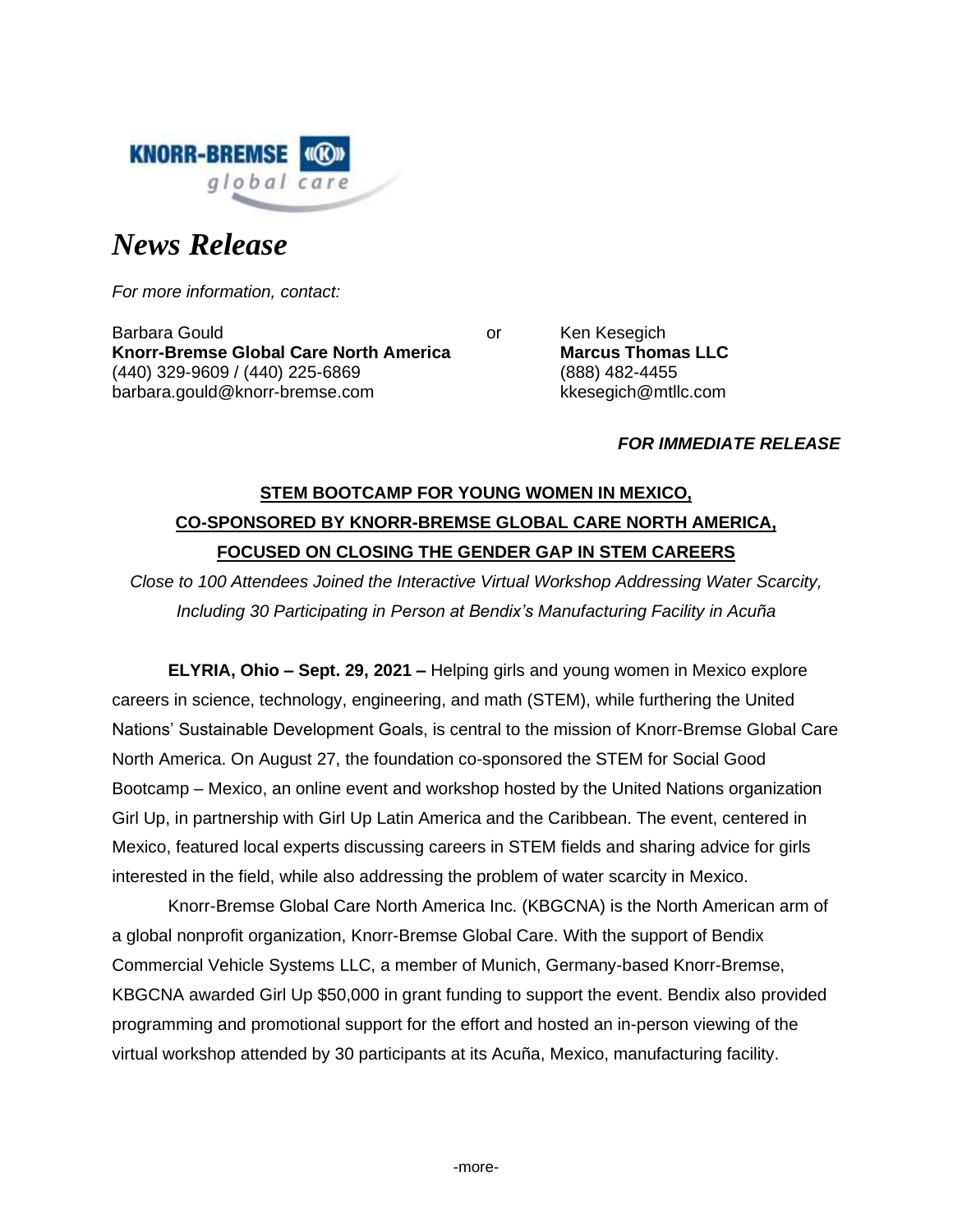#### **STEM BOOTCAMP FOR YOUNG WOMEN IN MEXICO, CO-SPONSORED BY KNORR-BREMSE GLOBAL CARE NORTH AMERICA, FOCUSED ON CLOSING THE GENDER GAP IN STEM CAREERS** Sept. 29, 2021/Page 2

Together, the more than 100 bootcamp participants discussed STEM pursuits centering on the theme of United Nations' Sustainable Development Goal 6: Clean Water and Sanitation, while also exploring ways to close the gender gap in STEM fields.

"Knorr-Bremse Global Care North America and Bendix are focused on supporting programs that encourage gender equality while at the same time helping young women to pursue their interest in STEM careers," said Maria Gutierrez, president of KBGCNA and director of corporate responsibility and sustainability at Bendix. "Girl Up, through Girl Up Latin America (LATAM) and the STEM for Social Good Bootcamp in Mexico, is working toward these same goals: helping more girls to go into STEM careers and providing opportunities especially for those who wouldn't otherwise be exposed to these fields. That is why we're so proud to have partnered with this organization and to have lent our support. The bootcamp offered our participants the unique opportunity to see how their work in STEM can solve the problems of water scarcity and sanitation in local communities, and we're so happy to be a part of that."

#### **Leadership and STEM Training to Support U.N. Sustainable Development Goals (SDGs)**

Founded by the United Nations Foundation, Girl Up is an international organization focusing on leadership training for girls and young women. Through six STEM for Social Good Bootcamps planned around the globe in 2021, the organization is educating participants about the field of STEM, while also sharing tools to help participants become advocates and activists for gender equality and promoting the objectives of the U.N.'s Sustainable Development Goals.

Participants in the STEM for Social Good Bootcamp – Mexico explored gender inequality related to girls' and women's access to clean water in Mexico and Latin America while being encouraged to address solutions.

"We're excited to partner with KBGCNA as an organization that is committed to the very same issues that we're trying to tackle," observed Barbara Aranda, regional representative for Girl Up LATAM. "What we always try to do through our programs is understand what our girls want us to bring into the conversation. And what we've seen in the past year is that girls in Latin America are quite interested in climate action and responsibility. It was our mission to develop and host a program to raise awareness around increasing access to water in our country and creating innovative solutions to protect our access to water."

The nearly 100 participants who took part in the virtual bootcamp were located across Mexico. The group of 30 attendees who gathered at Bendix's Acuña facility included daughters of Bendix employees along with female students from a local vocational school, CECyTEC: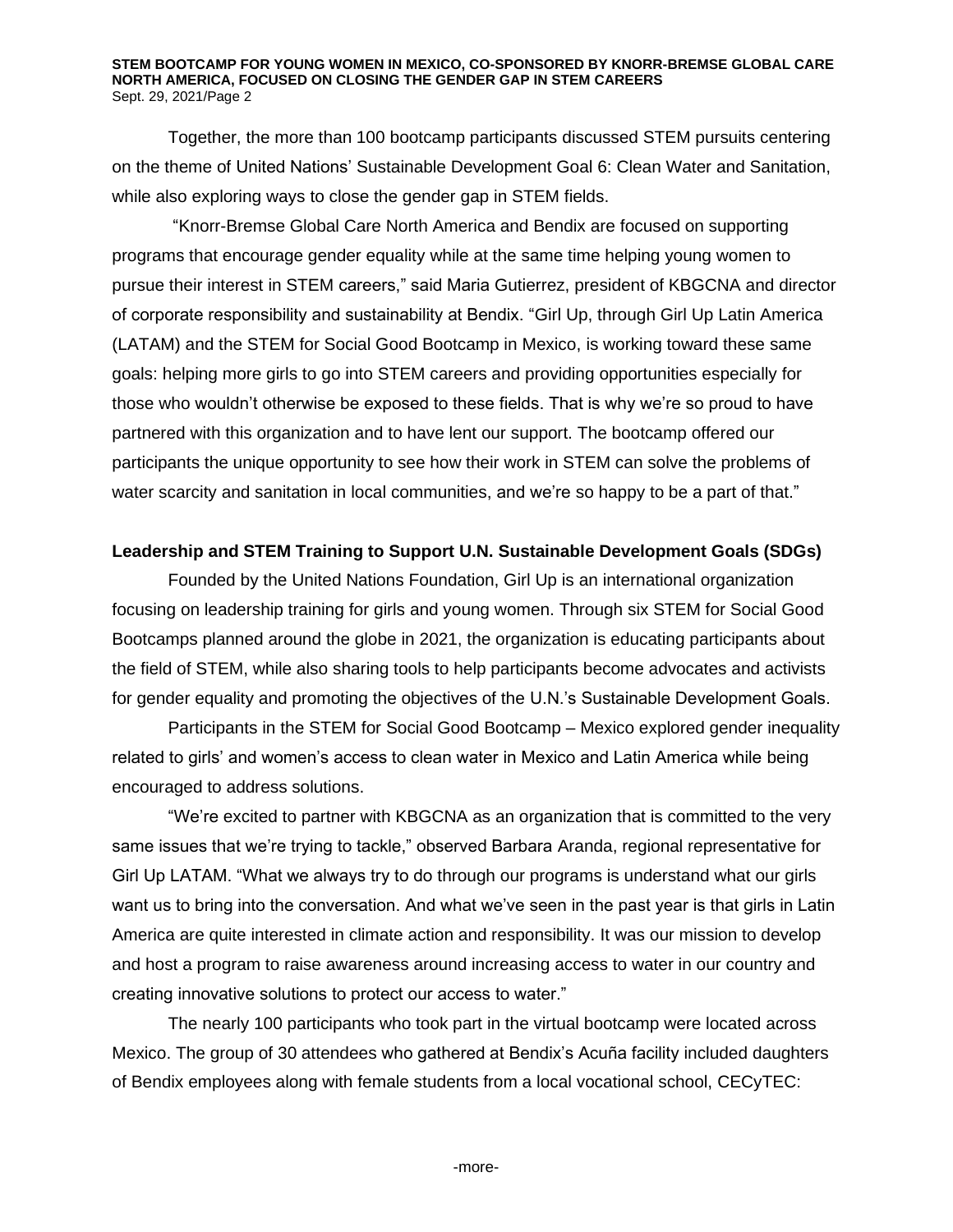Colegio de Estudios Científicos y Tecnológicos del Estado de Coahuila, with whom Bendix Acuña offers apprenticeships, and the local Acuña chapter of the Pentathlón Deportivo Militarizado Universitario.

## **Shared Insights from Women in STEM**

During the Girl Up STEM Bootcamp – Mexico, participants had the opportunity to hear women in the STEM field discuss their professional trajectories. They also learned more about how to combat water scarcity and ocean pollution through STEM by taking part in a laboratory to devise potential solutions to combat water scarcity in their communities. Additionally, participants were given the opportunity to apply for a Girl Up STEM grant to implement their solutions in the community.

Bendix Acuña program champion and Bendix KPS and Lean Manufacturing Manager Jazmín Sifuentes welcomed the local attendees and introduced two Bendix panelists, Blanca Morales and Yahaira De Los Santos, who shared their insights during the event.

"Globally and in Mexico, women and girls are disproportionately affected by climate change and access to natural resources, such as those addressed by the U.N.'s Sustainable Development Goals," Sifuentes observed. "The STEM for Social Good program is working to address this by helping girls and young women explore the gender gap in STEM and develop the skills necessary to induce change in their communities. KBGCNA and Bendix believe that in supporting this effort, we're achieving our goals to further girls' education in STEM-based fields while promoting the U.N.'s Sustainable Development Goals and raising awareness of gender equality."

#### **About Knorr-Bremse Global Care North America**

Knorr-Bremse Global Care North America Inc. (KBGCNA) is an independent organization operating as the North American arm of a global nonprofit organization – Knorr-Bremse Global Care. With an aim to address local social challenges more effectively, KBGCNA investments are centered in the surrounding communities of KB's three largest North American companies: Elyria, Ohio-based Bendix Commercial Vehicle Systems; Westminster, Maryland-based Knorr Brake Company; and Watertown, New York-based New York Air Brake. Funding activities are championed and supported by the employees of each of the three local companies. Follow us on LinkedIn at linkedin.com/company/knorr-bremse-global-care-north-america-inc.

#### **About Bendix Commercial Vehicle Systems LLC**

Bendix Commercial Vehicle Systems, a member of Knorr-Bremse, develops and supplies leading-edge active safety technologies, energy management solutions, and air brake charging and control systems and components under the Bendix<sup>®</sup> brand name for medium- and heavy-duty trucks, tractors, trailers, buses, and other commercial vehicles